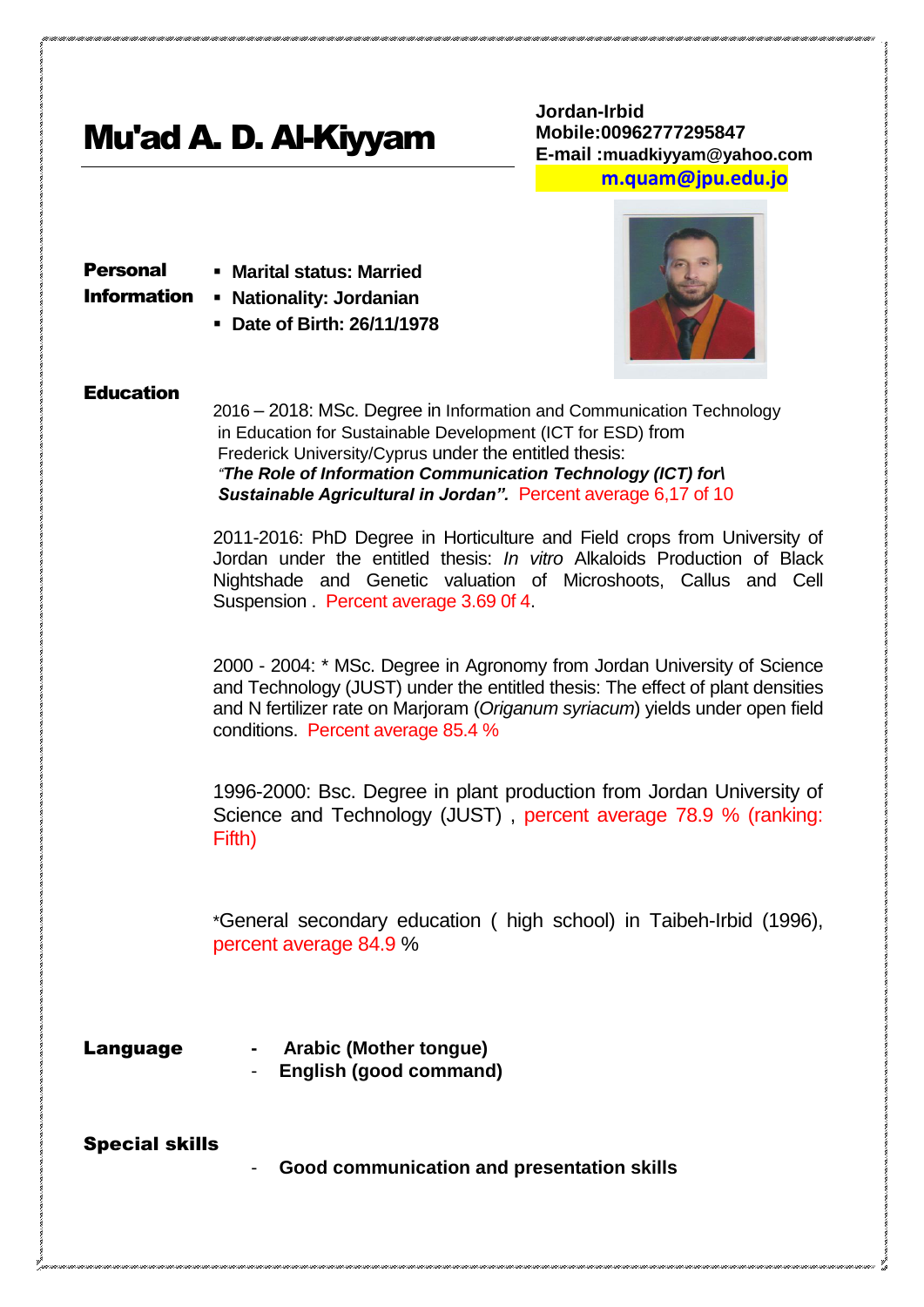- **Hard working team player**
- **Effective time management**
- **Working under pressure**

# Experience:

- Head of plant production and protection department : from 1/10/2019 till now.
- Assistant professor in Faculty of Agriculture (**Jerash Private University /Jordan**) in the period 1/10/2016 - until now
- Lecturer (Instructor) in Faculty of Agriculture (**Jerash Private University /Jordan**) in the period 2/10/2005 to 30/9/2016
- (**CLASSES TAUGHT**: Ecology and Agriculture, Climate change and Sustainability, Plant Biotechnology, Ornamental Plants Production, Plant Physiology, Principles of Plant Production, Field Crop Production, and Plant Genetics. In addition to plant Practices (Training) level one and two.
- Working as site engineer and site manager at Water Reuse Pilot Project/**JUST**, funded by **USAID** managed by PA consultant (phase one) and CDM (phase two) in the period 1/1/2003 until 30/9/2005.
- **International Editorial Board** in Syrian Journal of Agricultural Research/ Syria since 2019

## **Training**

- Expert in Agricultural university education from Jordanian Agricultural Engineers Association (2018)
- Committee Member of Developing a MSc Programme in Climate Change , Sustainable Agriculture and Food Security (CCSAFS) " in Jerash University cooperating with EU and University of Crete/ Cyperus
- Participating in the workshop " External Stakeholders' on Climate Change, Sustainable Agriculture and Food Security (CCSAFS) Monday, April 17, 2017 (university of Jordan).
- Participating in the workshop " Developing a MSc Programme in Climate Change , Sustainable Agriculture and Food Security (CCSAFS) " in Jerash University cooperating with EU and University of Crete/ Cyperus, Kick-off Meeting and Regional Workshop (17-19 Febuary, Jordan)
- Participating in the Technology Transfer Program on Wastewater and Biosolids Reuse in Agriculture- Jordan 28/2/2007.
- In charge about **Jerash Private University** gardens and landscape
- Participating in the workshop "Recycling of Wastewater and Biosolids : Maximizing Benefits and Safety" in the National Center for Agriculture Research and Technology Transfer (NCARTT) during the period of June 7-10, 2004 for 24 hours.